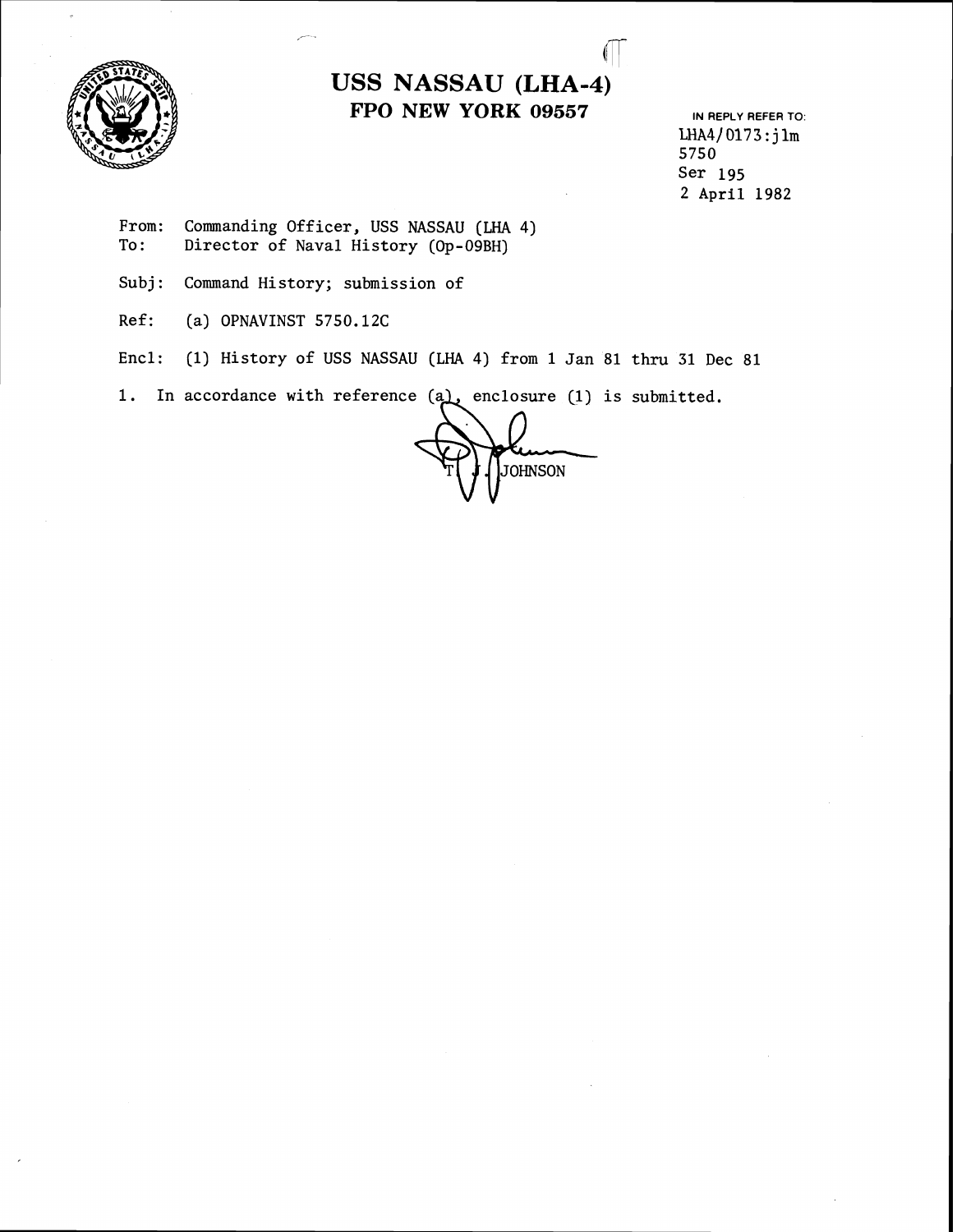## CQMMAND HISTORY OF THE USS NASSAU **(LHA** 4) 1 JAN 81 thru 31 DEC 81

NASSAU started the new year under the command of Captain Henry C. Atwood Jr. just nearing the end of her Post Shakedown Availability at the Naval Shipyard in Portsmouth. A major milestone was accomplished when the ship passed her Engineering Plant Light-Off Examination on January 16.

February was marked by two days of sea trials in the Virginia Capes operating area. Also that month, NASSAU received the 1980 Naval Amphibious Base Admiral's Cup Championship Trophy in the Large Commands Afloat Division.

On 10 March, NASSAU departed the shipyard for the Virginia Capes operating area for Post-Shakedown Availability Trials and crew training. The ship's helo was embarked on the same day and her landing was the first of 3,262 landings that were to be made by all aircraft onboard NASSAU in 1981.

On 12 March, NASSAU provided assistance to a Coast Guard H-3 helicopter in support of Commander, Coast Guard District Number FIVE. The helo was on her return flight to Elizabeth City, North Carolina from Bermuda after assisting in a search and rescue effort for a capsized tanker. On that morning, NASSAU effected rendezvous and refueled the H-3 to ensure her safe passage on her final leg to home base. After assisting the helo, NASSAU assumed a heading for Craney Island for refueling on 13 March. The following day NASSAU moved to Pier 7 at Norfolk Naval Station, Norfolk, Virginia.

On 16 March, NASSAU was notified that within thirty days the ship would sail to the Mediterranean with a deckload of 20, AV-8A Harrier aircraft. The mission of the cruise was to demonstrate the Navy/Marine Corps ability to deploy anywhere in the world on short notice. To prepare for this deployment, the crew worked day and night to load the supplies and aviation maintenance equipment needed to support these vertical/short take off and landing jet aircraft. Near the end of March, NASSAU loaded a 10 day supply of aviation ordnance and steamed south off the coast of North Carolina to provide a platform for carrier qualifications by the pilots of **VMA** 231 and **VMA** 542. Following carrier qualifications, NASSAU returned to Norfolk for refueling and loading of landing force operational material and ammunition. Making one more trip to North Carolina to embark the marine contingent of men, support equipment, and aircraft, NASSAU enjoyed one final weekend in Norfolk prior to deployment.

Steaming in company with USS AMERICA (CV 66) with Commander, Carrier Group SIX, CTG 20.2, embarked, NASSAU departed for her first Mediterranean deployment on 13 April. Embarked onboard NASSAU were: Commander Amphibious Squadron EIGHT, Captain W.D. **ZIRBEL;** Marine Air Group-32 (Forward), commanded by Colonel B.J. PALMER; and a detachment of two H-46 helos from HC-16, with LCDR R. FINDLAY as Officer in Charge. MAG 32 (Forward) included HMM-231, commanded by LTCOL W.R. SPrCER and HMM-542, commanded by LTCOL D. WILLIAMS.

Enclosure (1)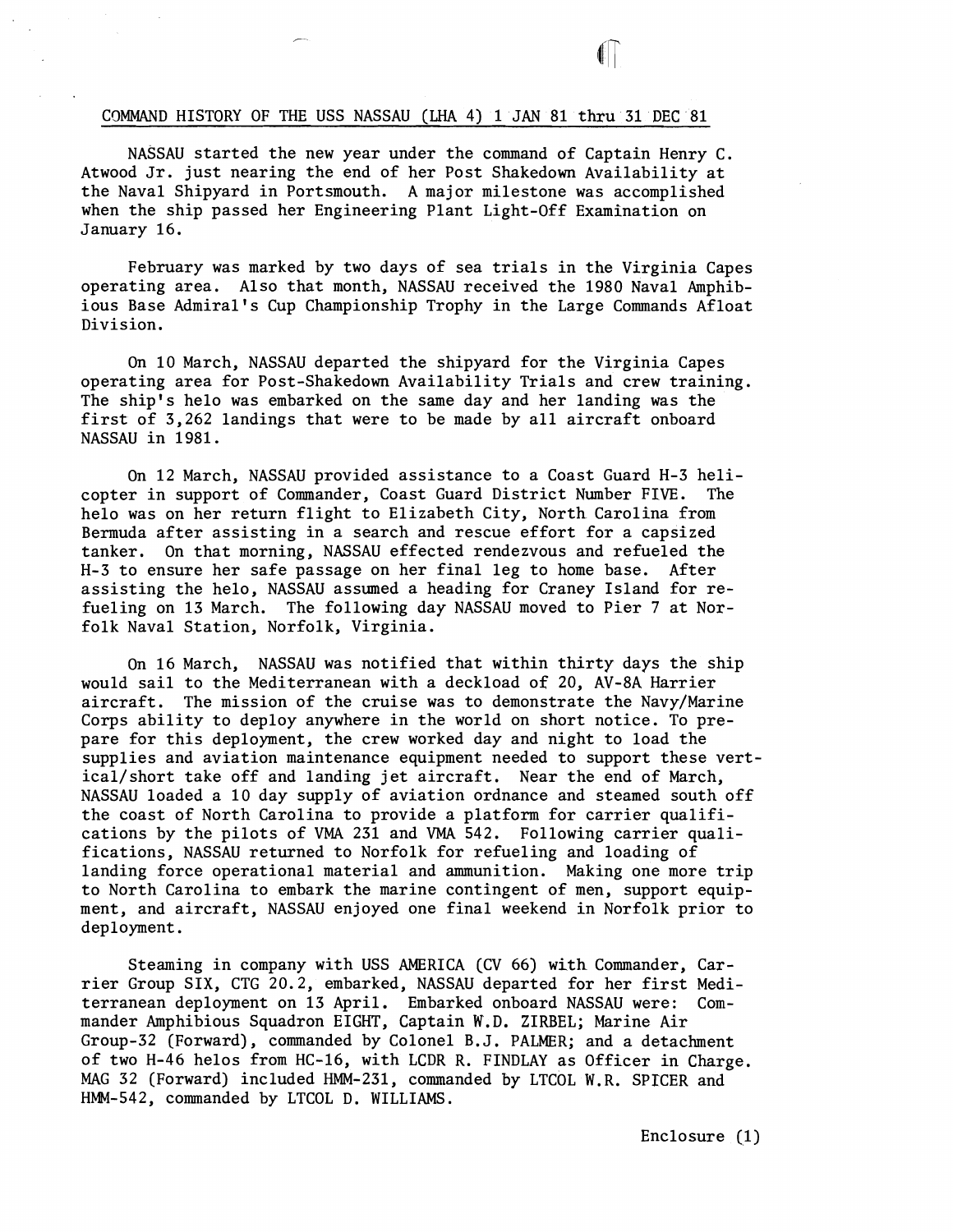On ,20 April 900 miles west of the Gilbraltar Straits at 36-06'-OWN Latitude and 22-57'-O'W Longitude, an AV-8A Harrier was lost off the starboard bow of the ship immediately after take-off. The pilot ejected safely and was recovered from the water by the HC-16 Detachment Search and Rescue crew in a matter of minutes. The pilot suffered a broken leg and minor bruises--the AV-8A was lost at sea.

NASSAU entered the Gibraltar Straits on 22 April and for the next 56 days steamed in company with various units of Task Force 61, Commander Carrier Group SIX, and Commander Destroyer Squadron 26 while under the operational control of Commander SIXTH Fleet. During this period, NASSAU refueled at sea on ten different occasions as well as providing fuel to other ships twice. The ship performed her first underway refueling from USNS NEOSHO receiving 765,000 gallons of diesel fuel marine on 23 April. While deployed, NASSAU participated in NATO Exercise "DAILY DOUBLE" and various "ENCOUNTEREX" exercises. The EN-COUNTEREX exercises included carrier battles with USS FORRESTAL and other units of Task Force 61. NASSAU set many precedents on her deployment, including carrying three times the normal complement of Harriers for LHA class ships; launching the first Harriers carrying live ordnance from the LHA platform; achieving landings number 4,000 and 5,000; launching over 1,000 Harrier sorties during the cruise; and conducting her first underway replenishment of another ship, USS MILLER (FF-1091)

Participating in the Midshipman Summer Training Program, NASSAU embarked over 150 midshipmen at Souda Bay, Crete. To test the adequacy of NASSAU'S emergency evacuation bill, midshipmen were instructed to simulate evacuees and were processed onboard using evacuation procedures. When USS NITRO (AE-27) was immobilized by a major fire in her main engineering spaces and subsequently towed to Souda Bay, NASSAU was called upon to return to Souda Bay to render assistance. NASSAU provided hotel services, medical assistance, food, clothing and supplies to NITRO until she was towed to Naples for repairs.

Malaga, Spain had originally been scheduled for **13** May as a port visit, but as the ship entered Malaga Harbor, she received verbal orders to steam to the Eastern Mediterranean to participate in Lebanon evacuation contingency operations.

NASSAU made one port call to Rota, Spain on 17-19 June before departing for Norfolk. Returning to the operational control of Commander Second Fleet, NASSAU'S transit across the Atlantic enroute to the United States was interrupted by a medical emergency on USS EDENTON CATS 1). NASSAU was directed by Commander in Chief, U. S. Atlantic Fleet, to rendezvous with EDENTON to provide assistance. Upon arrival on 26 June, it was discovered that EDENTON had also contaminated half her fuel supply and needed refueling. Although EDENTON was in a towing situation, NASSAU was able to go alongside to deliver the required fuel and enable EDENTON to complete her mission.

NASSAU arrived at Morehead City, North Carolina on 28 June, to debark all USMC assets. The ship then turned homeward and at 1525, on 29 June, arrived in Norfolk.

2 Enclosure **(1)**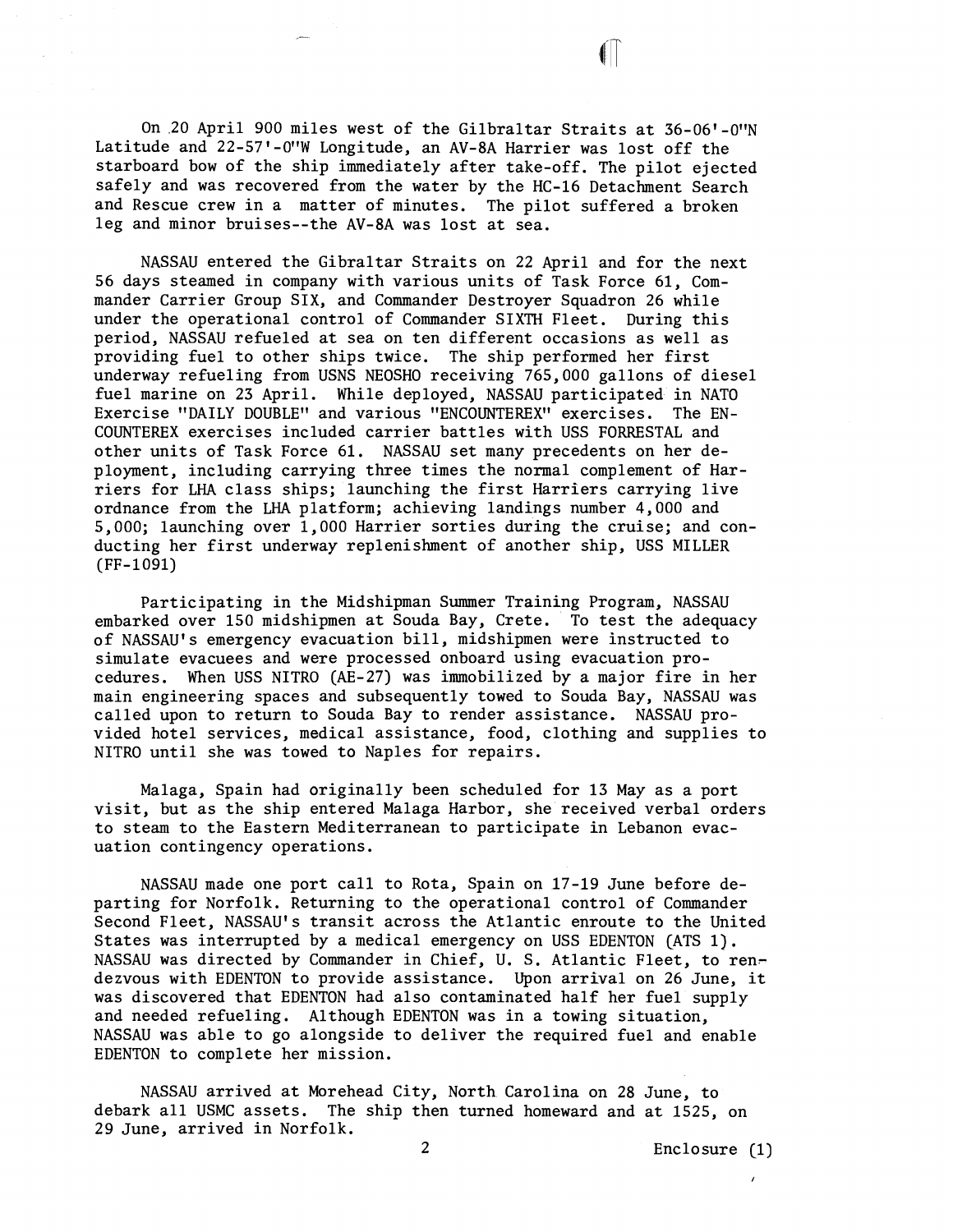The month of June brought a great deal of recognition to NASSAU for her accomplishments during the Mediterranean Cruise. Congratulatory messages were received from Commander SIXTH Fleet, Commander SECOND Fleet, Commander Amphibious Group TWO and Commander Amphibious Squadron EIGHT, for the ship's outstanding performance. The ship hosted visitors both in June and July, including: the Japanese Defense Minister; Mr. Joaquin Garcia-Famanillos, member of the Spanish Parliament; Lieutenant General A. G. Schwenk, Commanding General, Fleet Marine Forces, Atlantic; Vice Admiral J. D. Johnson, Commander, Naval Surface Force, U. S. Atlantic Fleet and Secretary of the Navy, The Honorable John G. Lehman, who was accompanied by Vice Admiral Harry D. Train, 111, Commander in Chief, U. S. Atlantic Fleet.

After a one month stand down period for leave and liberty, NASSAU resumed operations in the Virginia Capes Operating area and loaded ammunition in preparation of Amphibious Refresher Training. Following one week's training, NASSAU sailed north to Boston on August 19th for a four day port visit. This highly successful port visit saw over 8000 visitors tour the ship and received wide media recognition.

After Labor Day weekend, NASSAU returned to anchorage to load ammunition for the imminent deployment and the three week deployment work up period. Following ammunition onload, she steamed into the Virginia Capes operating area to conduct her Engineering Plant Operational Propulsion Examination. After several days of operations, NASSAU returned to Norfolk on 11 September with only one phase of the examination left incomplete. The following day, 860 dependents were embarked for a one day dependent's cruise.

Late in September, on the 23rd, NASSAU received a "Distinguished Visitor" visit from the Deputy Assistant Secretary of Defense for Equal Opportunity and Safety, Dr. Sharon Lord who toured the ship's facilities and spaces. Her departure was followed closely by the arrival of celebrity and bodybuilder Mr. Arnold Schwarznegger who came to give a weightlifting and bodybuilding demonstration on the flight deck. His appearance brought out an audience of over 200, including crewmen from the NASSAU and other ships, as well as members of local bodybuilding clubs. His appearance received coverage from Time and People magazines, as well as local military and civilian press and some southern ABC-affiliate TV stations.

The month of October began with a visit by the Oceanographer of the Navy, Rear Admiral J. B. Mooney, for a tour of the ship's Meteorological facilities. On 14 October, the Type Commander's Medical Inspector inspected NASSAU'S Medical facilities. On 16 October, NASSAU received a visit from Vice Admiral Teles de Aragao, the Brazilian Navy Surgeon General. From October 23rd through October 30th NASSAU extended her hospitality to the British carrier HMS HERMES. Hosting the crew of this 750-foot ship, NASSAU sponsored several sporting events, dinners, and receptions.

**3** Enclosure **cl)**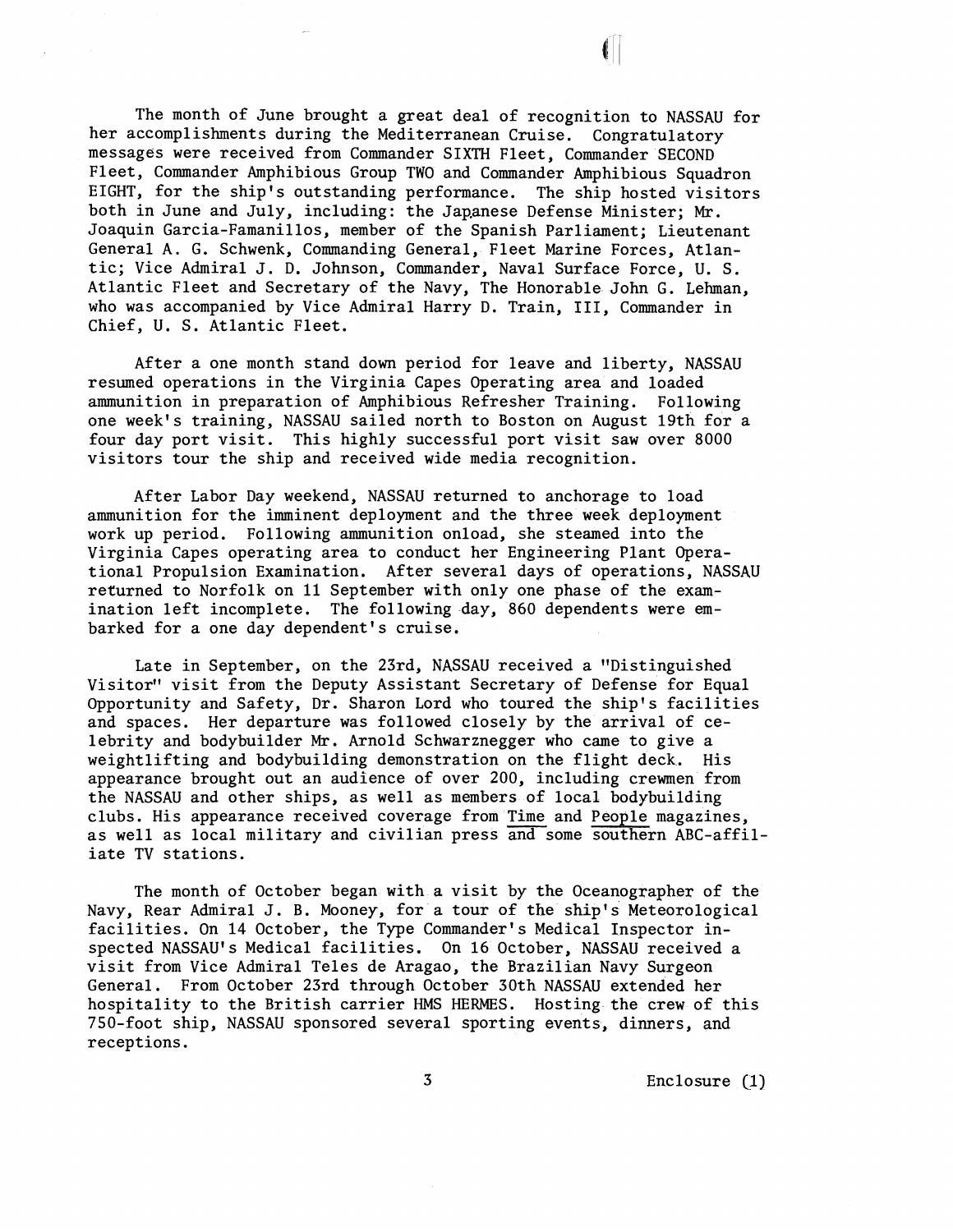The first week of November brought NASSAU off the coast of Onslow Beach, North Carolina for gunfire support exercises, amphibious training, and helicopter operations. After returning to port on the 7th, NASSAU embarked and became the flagship for Commander Amphibious Squadron EIGHT. During 24 and 25 November, NASSAU successfully completed and passed her Operational Propulsion Examination.

The ship was one more time underway on 30 November for three weeks of Amphibious refresher training and Marine Amphibious Readiness Group (MARG) 1-82 Deployment work-ups off Onslow Beach and Moorehead City, North Carolina.

With only one weekend in port, NASSAU practiced deployment operations in company with USS TRENTON (LPD-4), USS NEWPORT (LST-1179) the embarked 34th Marine Amphibious Unit, and Assault Craft Unit TWO.

On December 18th, NASSAU returned to port for Christmas stand down and final preparations prior to the deployment.

Enclosure (1)